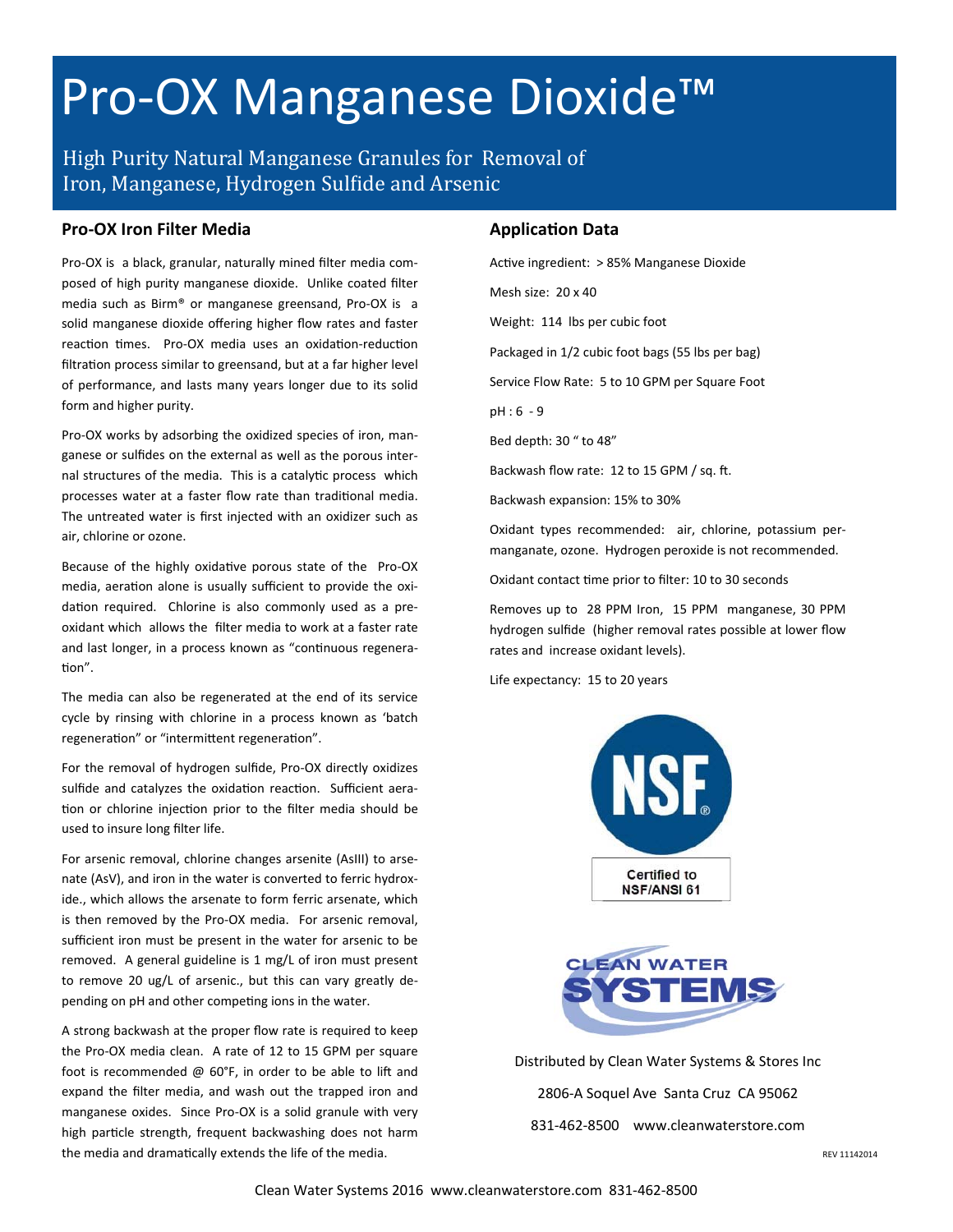# Pro-OX Specifications

## PHYSICAL PROPERTIES

Physical state: Granular Color: Black Odor: None Molecular weight: 86.94 Heaped bulk density (kg/dm3): 1.8 Density at 20°C 5.026 g/cm3 Melting point: ~ 535°C, decomposition **GUARANTEED SPECIFICATION :**  Mn : 52 % min MnO2 calculated from Mn : 81,0 % min SiO2 : 3,5 % max Al2O3 : 6,0 % max Fe : 3,5 % max H2O : 4 % max *PSD :*  > 3 mm : 5 % max  $< 1$  mm : 5 % max Alternatively > 1,5 mm : 5 % max  $< 0.8$  mm : 5 % max Alternatively > 1,0 mm : 5 % max  $< 0.3$  mm : 5 % max *TYPICAL VALUE :*  Fe : 2,4 to 2,7 % P : 0,10 to 0 ,14 % Al2O3 : 3,0 to 5,0 % SiO2 : 2,0 to 3,5 % Pb : 0,005 to 0,008 %

### *PACKING :*

1,1 MT big bag on pallet. 50 kg paper bags on 1,1 MT pallet. 25 kg paper bags on 1,1 MT pallet



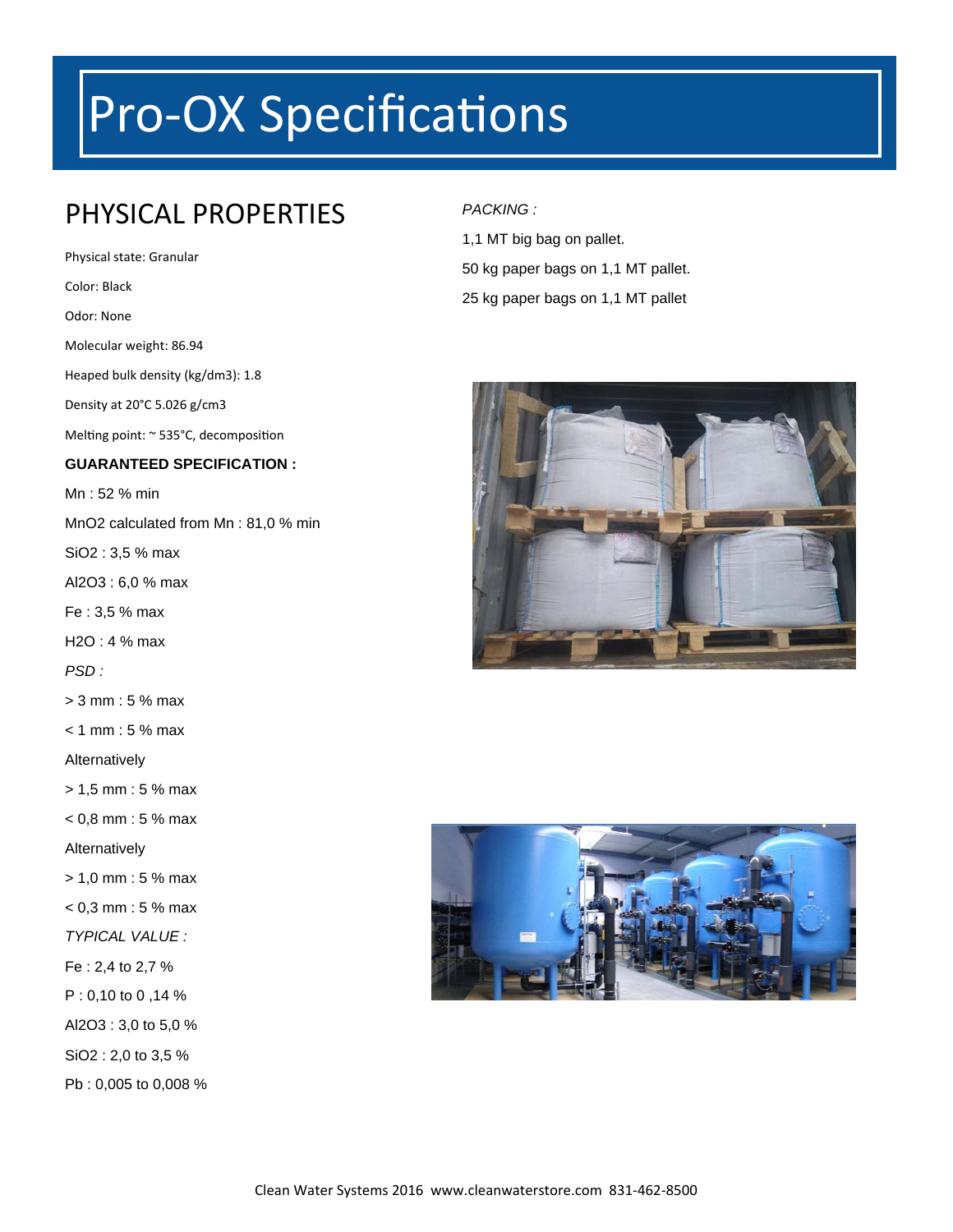## Iron & Manganese Removal Capacity

**Removal rates and amounts are based on the total levels of iron, manganese and hydrogen sulfide, in relation to the oxidant demand. Pro-OX works best with a chlorine feed, although aeration and peroxide can be used as well.** 

The oxidant demand equals to the total amount of chlorine required to oxidize soluble iron, manganese, and

hydrogen sulfide in the untreated water.

### **Actual conditions will vary based on pH and temperature , but the oxidant demand can be estimated by the following formula:**

Oxidant demand =  $[1 \times mg/L \text{ Fe}] + [2 \times mg/L \text{ Mn}] + [5 \times mg/L \text{ H}_2\text{S}]$ 

### **Iron Manganese and Hydrogen Sulfide:**

Based on total oxidant demand 10,000 mg/L Chlorine/cu. ft. (28.3 L) For iron (Fe+2) alone 10,000 mg/L Fe/cu. ft. (28.3 L) For manganese (Mn+2) alone 5,000 mg/L Mn/cu. ft. (28.3 L) For hydrogen sulfide (H2S) alone 2,000 mg/L H2S/cu. ft. (28.3 L)

### **How to Determine Amount of Water That Can Be Filtered per Regeneration:**

Example:

Raw Water Contains: 4.0 mg/L Fe x  $1.0 = 4.0$  mg/L equivalent Chlorine

0.2 mg/L Mn  $x$  2.0 = 0.4 mg/L Chlorine

1.2 mg/L H<sub>2</sub>S x  $5.0 = 6.0$  mg/L Chlorine

 **Oxidant Demand Total: 10.4 mg/L** 

**Capacity: 10,000 mg/L Chlorine Cubic Foot X 10.4 mg/L 1**



Soluble iron and manganese are removed by contact

oxidation as the water contacts the Pro-OX granules.

The Pro-OX media can be regenerated intermittently or continually by feeding in oxidant (chlorine) ahead of the Pro-OX media filter.